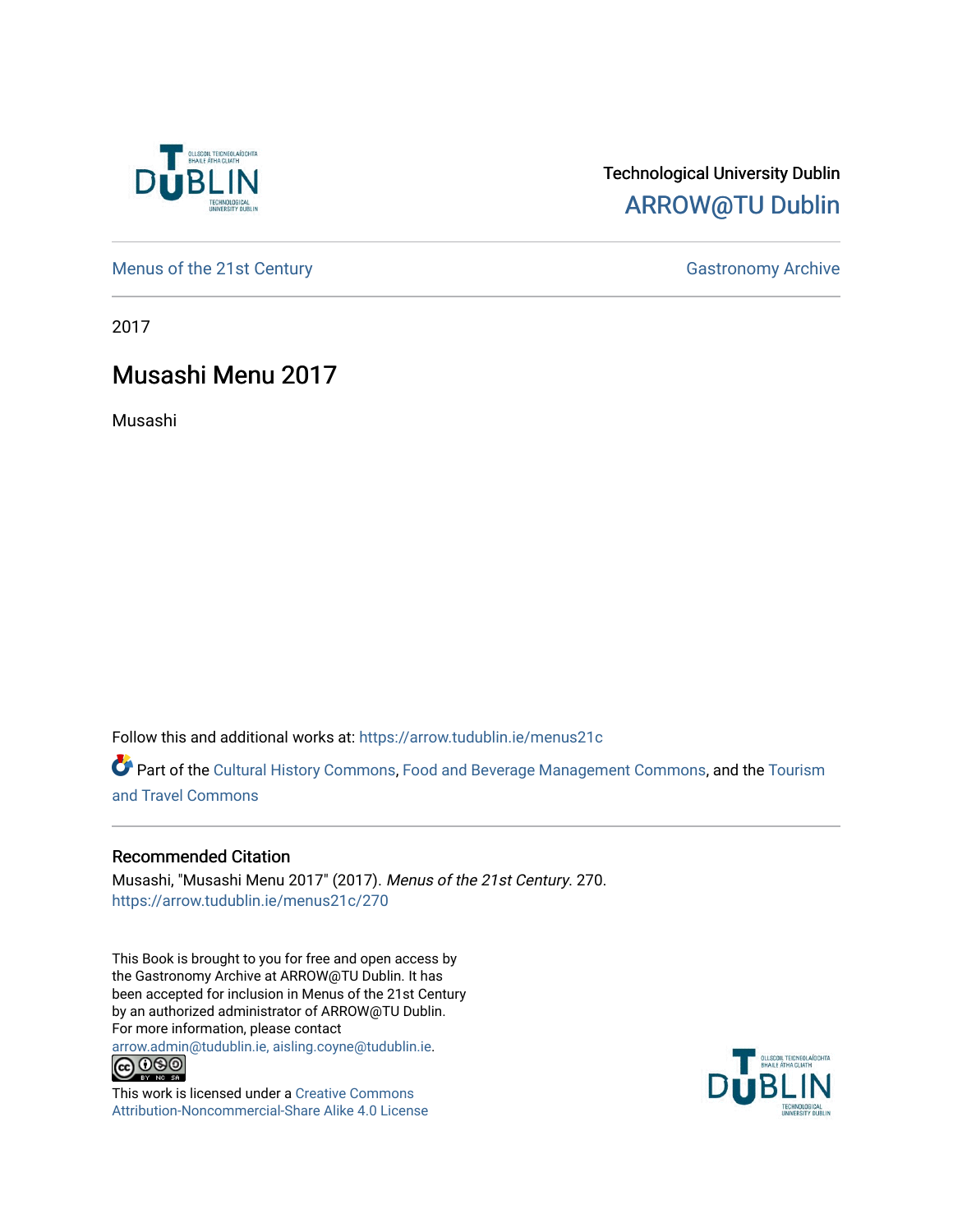

# **Ramen/soba noodles**: thin, wheat egg noodles

**Miso**: Japanese salty paste made from fermented soya beans

**Yasai**: vegetable

**Ebi**: prawns

**Gyoza**: dumplings

**V**: vegetarian

### **One type Sashimi**

The word sashimi means "pierced body", Sashimi often is the first course in a formal Japanese meal, but it can also be the main course.

Tuna Sashimi 5 pcs - **€ 6.30** Salmon Sashimi 5 pcs - **€ 5.80**

#### **A La Carte Sushi - 2 pieces per portion**

Maguro - Tuna - **€ 3.50** Sake - Salmon - **€ 2.99** Ebi - Prawn - **€ 3.50** Ika - Squid - **€ 3.20** Tako - Octopus - **€ 3.20** Ama Ebi - Sweet shrimps - **€ 3.50** Smoked Salmon - **€ 3.20** Pickle Mackerel - **€ 2.99**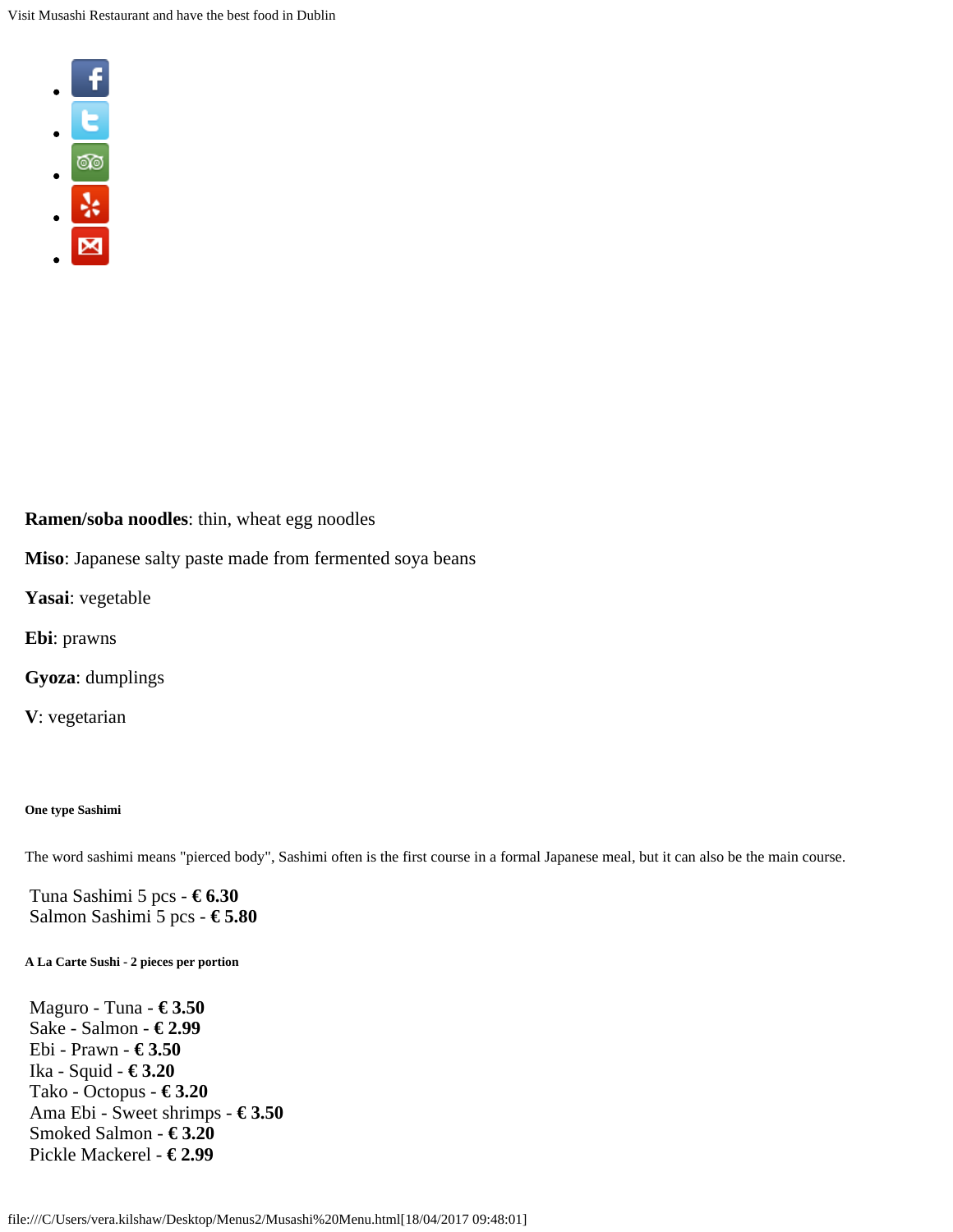Tamago yaki–egg **V** - **€ 2.99** Unagi - Eel - **€ 3.50** Masago Gunkan - Capelin Roe - **€ 3.50** Inari – Fried Tofu **V** - **€ 2.99** Avocado **V** - **€ 2.99** Cucumber **V** - **€ 2.99** Asparagus **V** - **€ 2.99**

**Sushi Roll - Norimaki Medium Roll (8pieces)**

Ebi Tempura Masago - **€ 7.50** Eel Cucumber - **€ 7.50** California - **€ 6.50** Salmon Avocado - **€ 6.50** Tuna Avocado - **€ 7.00** Smoked Salmon Cream Cheese - **€ 7.00** Eel Avocado - **€ 7.50** Crab Cucumber - **€ 6.50** Salmon Rocket - **€ 6.50** Avocado **V** - **€ 6.00**

#### **Small Sushi Roll - Hosomaki (8pieces)**

Tuna Roll - **€ 5.80** Spicy Tuna Roll - **€ 5.80** Salmon Roll - **€ 4.80** Cucumber Roll **V** - **€ 4.50** Spicy Salmon Roll - **€ 5.50** Temaki– Hand Rolled Cone with small Roll of Filling - **€ 4.50**

#### **Big Sushi Roll - Futomaki Chef Selection**

Seafood Futomaki (8 Pieces) - **€ 14.00** Seafood Futomaki (4 Pieces) - **€ 7.50** Vegetarian Futomaki (8 Pieces) - **€ 12.00** Vegetarian Futomaki (4 Pieces) - **€ 6.50**

#### **Bodan sushi selection**

Bodan in Japanese is the name of peony

10 pieces of nigiri sushi plus 4 pieces of medium sushi roll, chef selection.

### **€ 18.00**

#### **Bara sushi selection**

Bara in Japanese is the name of rose

7 pieces of sushi nigiri plus 4 pieces of small sushi roll, chef selection.

### **€ 12.50**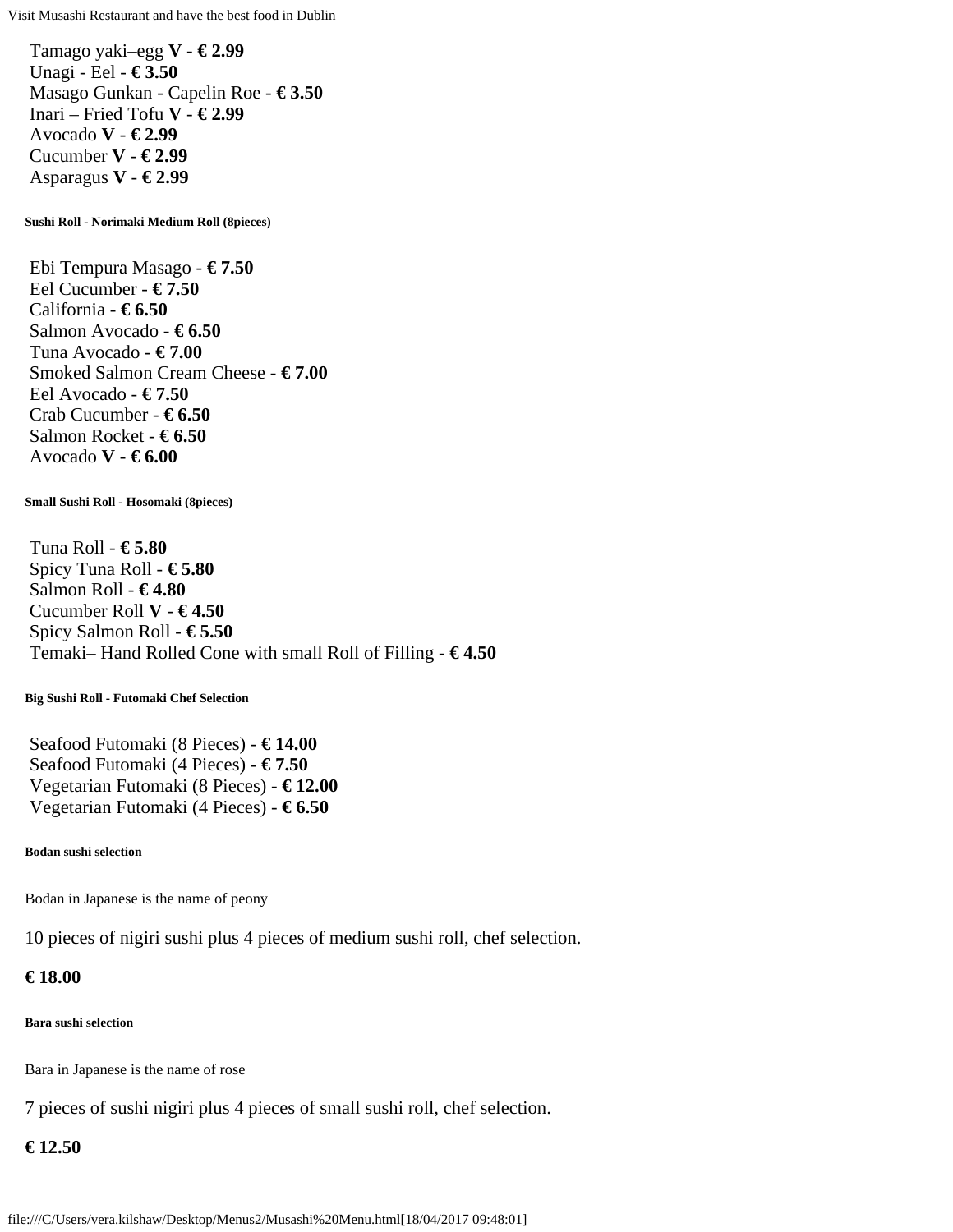#### **Sakura sushi selection**

Sakura in Japanese is the name of cherry flower

5 pieces of sushi nigiri, chef selection.

# **€ 7.00**

**Kiku sashimi selection**

kiku in Japanese is the name of chrysanthemum

12 pieces chef selection.

### **€ 18.00**

#### **Ume sashimi selection**

Ume in Japanese is the name of blossoms

8 pieces chef selection

### **€ 12.00**

### **Negima Yakitori**

Three skewers of chicken breast and scallions glazed with Teriyaki sauce sprinkled with 7 spice.

# **€ 5.95**

### **Kushi Katsu**

Deep fried pork fillet with onion coated with breadcrumbs, served with Tonkatsu Sauce and mustard.

### **€ 5.95**

### **Ebi Tempura**

Black tiger prawns coated in a light crispy batter, served with Tempura sauce.

# **€ 6.50**

### **Squid Tempura**

Squid rings coated in a light crispy batter, served with Tempura sauce

# **€ 6.50**

### **Yasai Tempura V**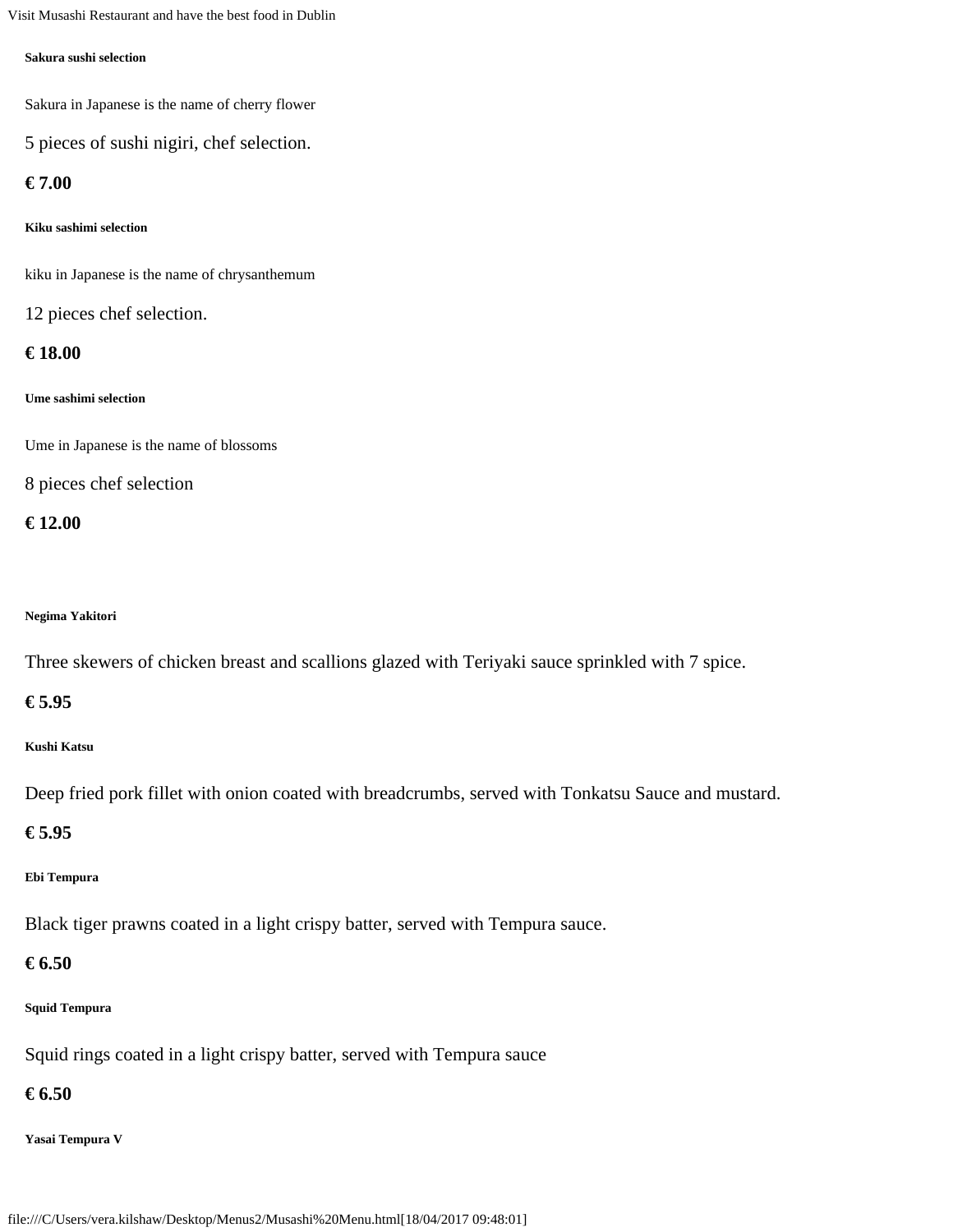Red pepper, Aubergin, Sweet potato, shiitake mushroom and baby corn, coated in a light crispy batter, served with tempura sauce.

# **€ 6.00**

# **Ebi Katsu**

Deep fried black tiger prawns coated in breadcrumbs, served with Japanese sauce.

# **€ 6.50**

### **Tako Sunomono**

Traditional Japanese salad made with cucumber, Wakame seaweed and sushi Octopus, served with sweet vinegar dressing.

# **€ 5.50**

### **House Mixed Tempura**

Prawn, squid, oyster, white fish and seasonal vegetable coated in a light crispy batter. Served with a ginger and shoyu dip.

# **€ 8.50**

# **Ebi Gyoza**

Japanese style prawn and garlic chive dumplings steamed and then grilled. Served with gyoza sauce.

# **€ 6.50**

### **Pork Gyoza**

Japanese style mince - pork and garlic chive dumplings steamed and then grilled, served with gyoza sauce.

# **€ 6.50**

# **Chicken Gyoza**

Six chicken and vegetable dumplings served with chili, garlic, sesame and soy sauce.

# **€ 6.50**

# **Yasai gyoza**

Six vegetable dumplings served with chili, garlic, sesame and soy sauce.

# **€ 5.95**

### **Agedashi - Tofu V**

Deep fried Tofu served with a sweet ginger and daikon sauce.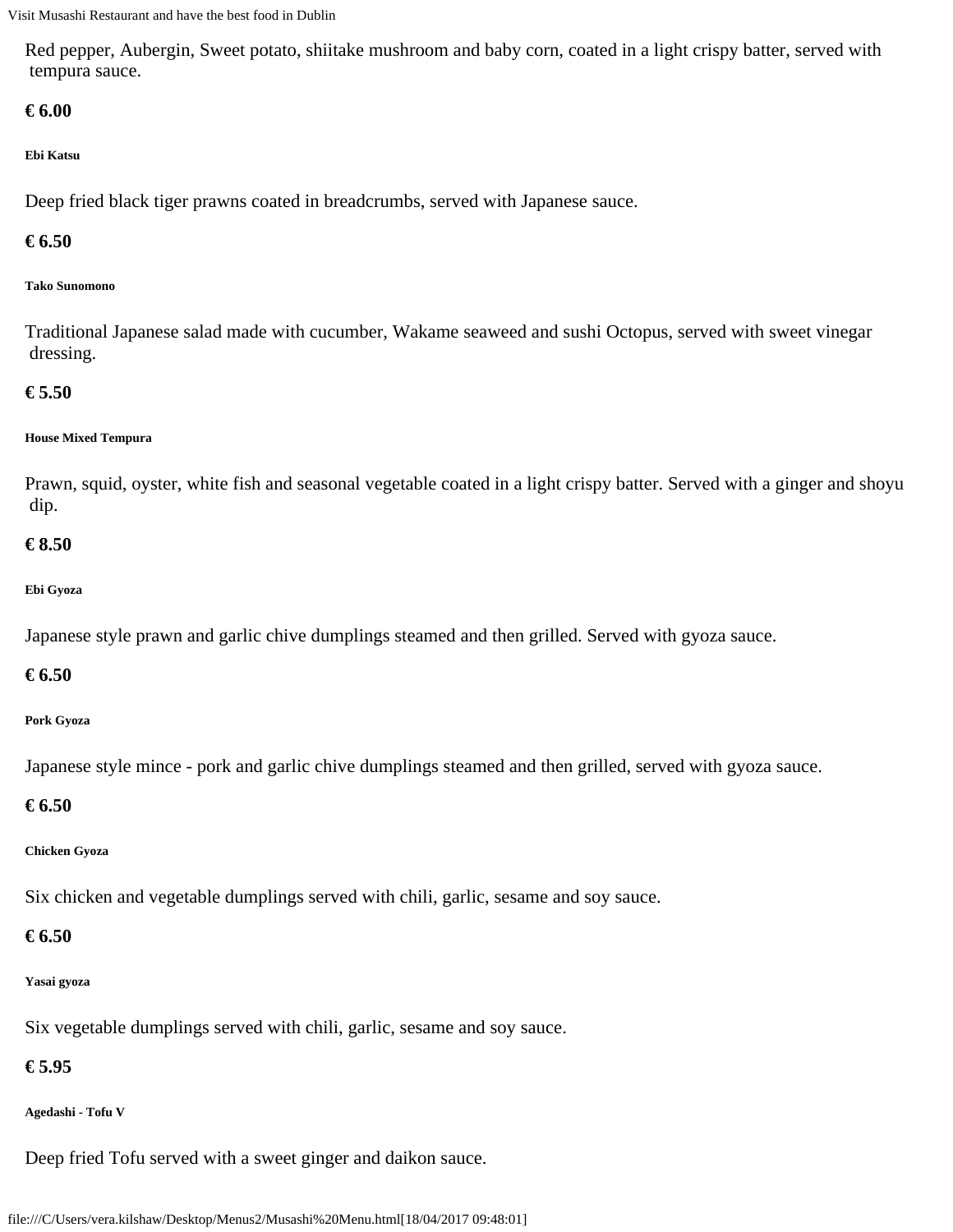# **€ 4.95**

## **Eda - mame V**

Young soya beans steamed in the pot, seasoned with salt.

# **€ 3.95**

### **Tofu steak V**

Marinated crispy fried tofu piece with teriyaki sauce, served with stir fried vegetables, steamed rice and a bowl of vegetable miso soup.

# **€ 12.95**

# **Chicken Katsu Curry**

Breaded chicken fillet served with a Japanese curry sauce, steamed rice, salad and Japanese pickles.

# **€ 13.95**

### **Tatsuta chicken**

Soy and Ginger marinated breast of chicken, crispy fried with egg, served with grilled vegetables, salad, steamed rice and teriyaki sauce.

# **€ 13.95**

### **Wok fried Rice - MUSASHI cha Han**

Stir-fried rice with king prawns, chicken, beef .finely diced peppers, sweet corn, mushrooms and broccoli, topped with a fried egg and served with a bowl of miso soup.

# **€ 12.95**

### **Wok fried Rice - Seafood Cha Han**

Stir-fried rice with seasonal seafood including prawn,squid,salmon and tuna, wok fried with oriental vegetable, top with a fried egg and served with a bowl of miso soup.

# **€ 12.95**

### **Wok fried Rice - Vegetable Cha Han V**

Stir-fried rice with crispy tofu, cashew nuts, finely diced peppers, sweetcorn, mushrooms and broccoli, topped with a fried egg and served with a bowl of vegetable miso soup.

# **€ 11.95**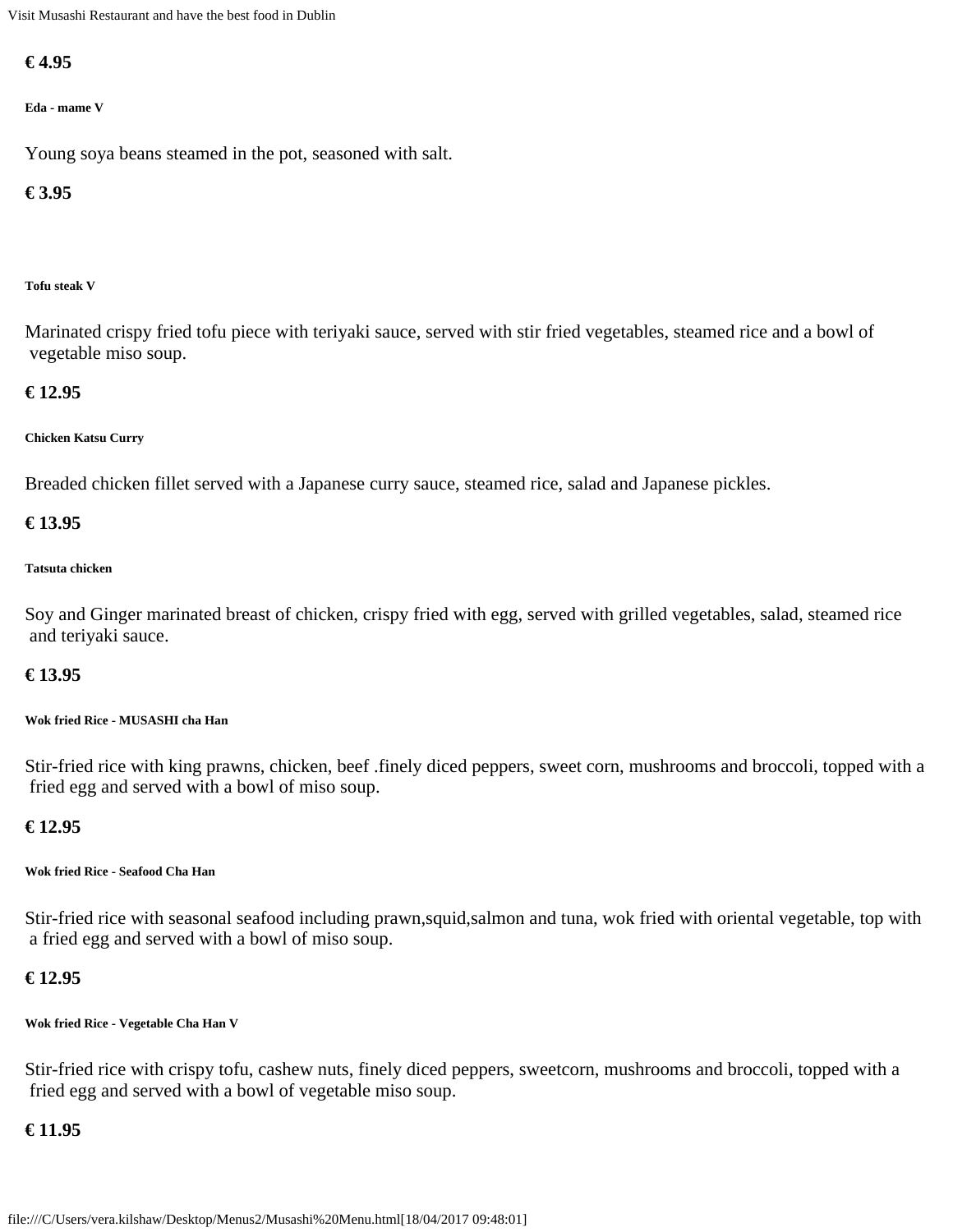#### **Wok fired Noodles - MUSASHI yaki Soba**

Stir-fried egg noodles with black tiger prawns, chicken, beef and seasonal vegetables, garnished with red pickled ginger and sesame seeds.

# **€ 13.95**

**Wok fired Noodles - Ya sai Yaki Soba V**

Stir-fried egg noodles with crispy Tofu, cashew nuts, mushrooms, oriental vegetables, leek and garlic, egg and vegetarian oyster sauce, garnished with pickled ginger.

## **€ 12.95**

#### **Wok fired Noodles - Yaki Udon**

Stir-fried and lightly curried udon noodles with chicken, tiger prawns and seasonal vegetables combined with egg and garnished with red pickled ginger.

### **€ 12.95**

#### **MUSASHI Ramen**

Ramen is a big bowls of noodles in soup and selection of toppings

Grilled chicken, beef. char shu, king prawns, fried tofu egg, shiitake and oriental vegetables served in a miso, chicken flavored broth.

### **€ 13.95**

#### **Seafood Ramen**

Ramen is a big bowls of noodles in soup and selection of toppings

A combination of wok fried mixed seafood and vegetables. Served with shiitake mushrooms in miso flavored broth.

### **€ 13.95**

### **Chicken Ramen**

Ramen is a big bowls of noodles in soup and selection of toppings

Stir-fried chicken and oriental vegetables, served in a miso and chicken flavored broth, garnished with spring onion and sesame seeds.

# **€ 12.95**

### **Beef Ramen**

Ramen is a big bowls of noodles in soup and selection of toppings

Stir-fried beef and oriental vegetables, served in a miso and chicken flavored broth, garnished with spring onion and sesame seeds.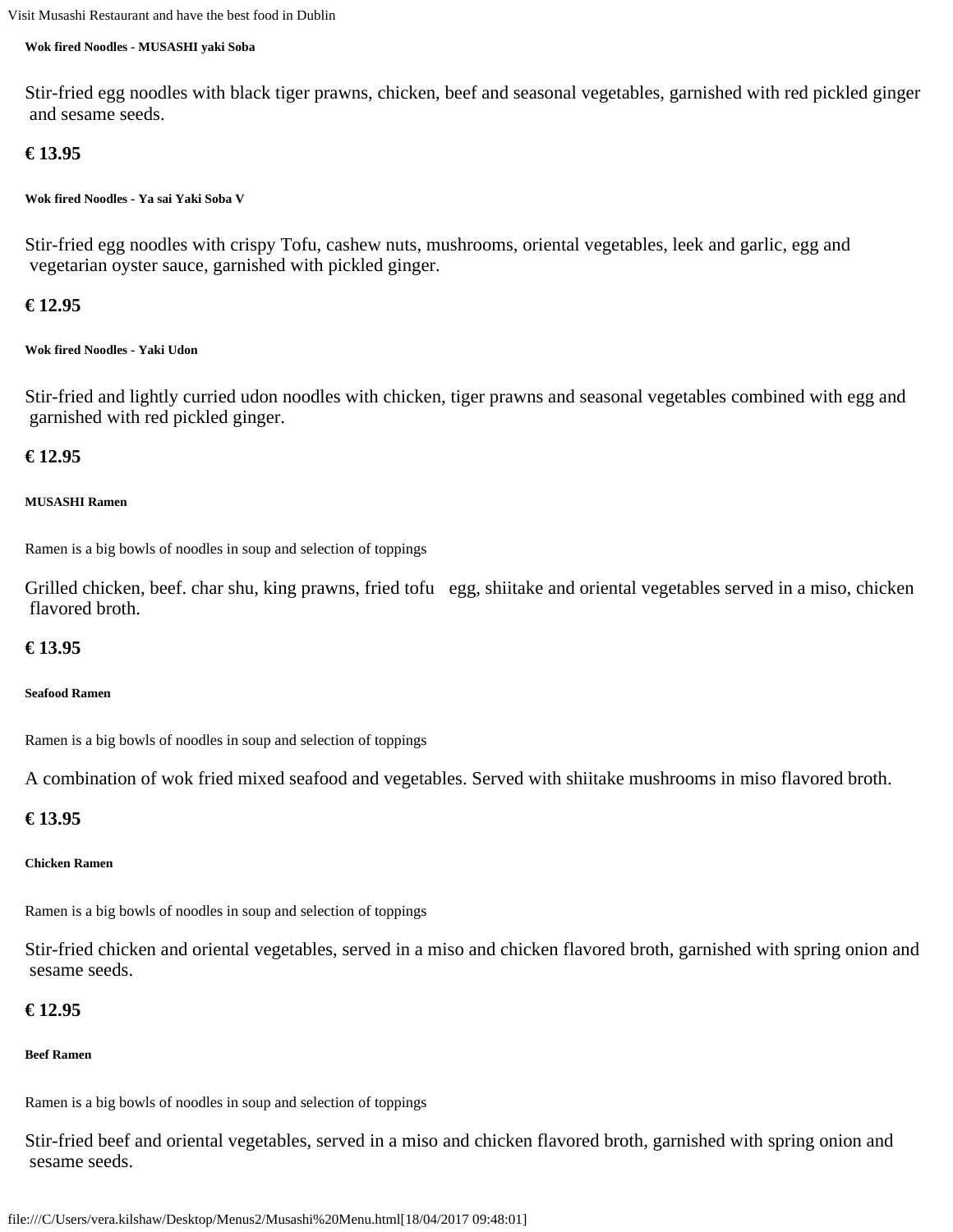# **€ 13.95**

## **Traditional Japanese Grill - Teppan Beef Teriyaki**

(All Tappan grills are served with a bowl of rice)

Grilled 9oz prime Irish strip loin steak served on a hot plate with stir-fried vegetables and sweet teriyaki sauce.

# **€ 16.95**

**Traditional Japanese Grill - Teppan Chicken Teriyaki**

(All Tappan grills are served with a bowl of rice)

Grilled 8oz chicken breast, served on a hot plate with stir-fried vegetables and sweet teriyaki sauce.

# **€ 13.95**

**Traditional Japanese Grill - Teppan Salmon Teriyaki**

(All Tappan grills are served with a bowl of rice)

Grilled fresh supreme of salmon served on a plate with stir-fried seasonal vegetables and sweet teriyaki sauce.

# **€ 14.95**

**Traditional Japanese Grill - Teppan Tuna Teriyaki**

(All Tappan grills are served with a bowl of rice)

Grilled fresh supreme of Tuna served on a plate with stir-fried seasonal vegetables and sweet teriyaki sauce.

### **€ 16.95**

**Miso Soup - € 2.00**

**Vegetarian Miso Soup - € 2.00**

**Steamed Rice - € 2.00**

**Noodles - € 3.80**

**Kids Noodles with Chicken - € 4.80**

**Teriyaki/Chili Sauce - € 1.00**

**Curry Sauce - € 1.00**

**Seaweed - € 1.00**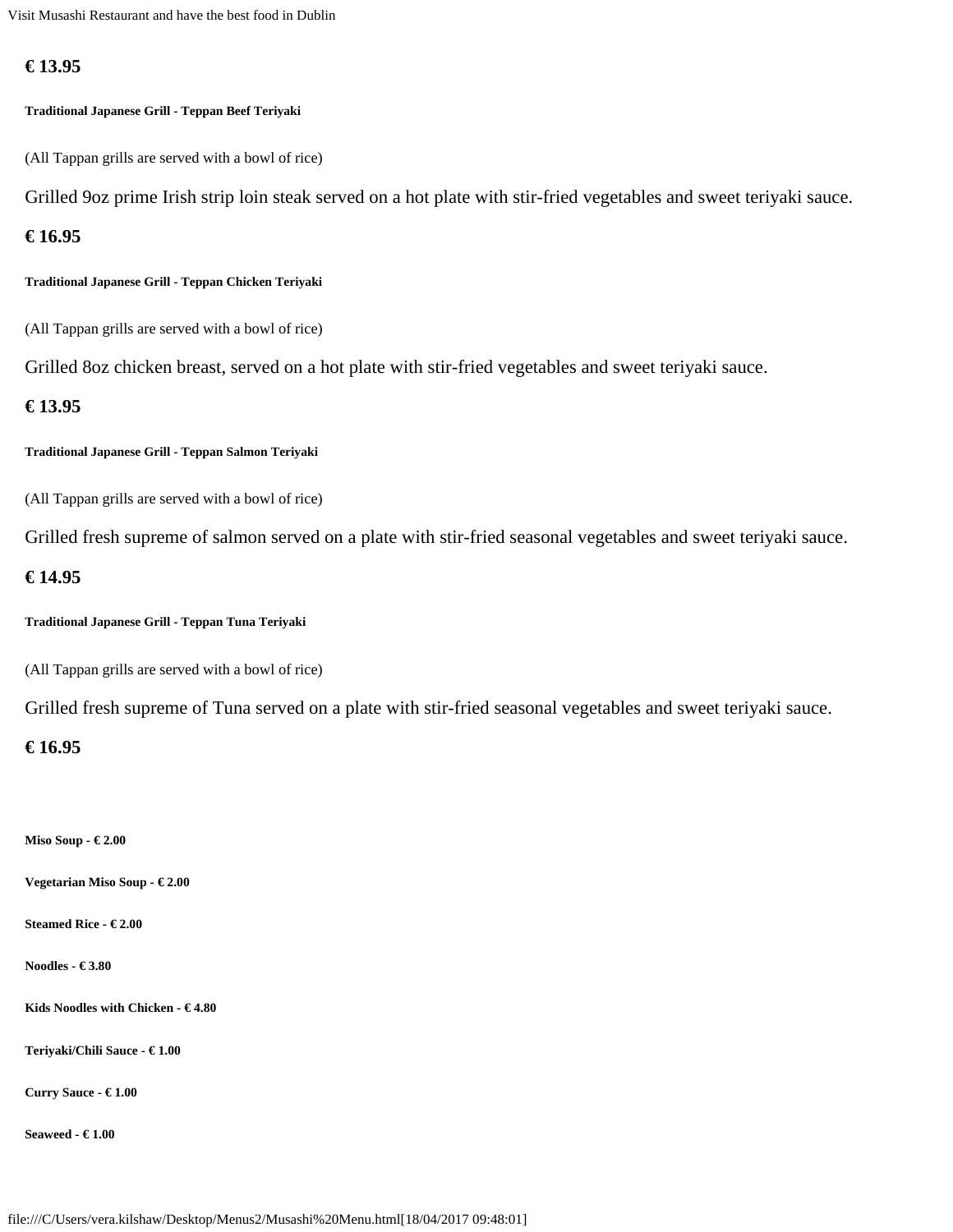**Gari(Pickled Ginger) - € 1.00**

**Japanese mix salad - € 2.50**

**Apple Juice - € 2.50**

**Orange Juice - € 2.50**

**Cranberry Juice - € 2.50**

**Mango & Passion Fruit Smoothie - € 2.50**

**Strawberry & Banana Smoothie - € 2.50**

**Coke - € 2.00**

**Diet Coke - € 2.00**

**7 up - € 2.00**

**Diet 7up - € 2.00**

**Club Orange - € 2.00**

**Still Water - € 2.50**

**Sparkling Water - € 2.50**

**Sparkling Water(L) - € 4.95**

**Japanese Green Tea - € 1.95**

**Espresso - € 1.95**

**Double Espresso - € 2.50**

**Irish Tea - € 1.95**

**Cappuccino - € 2.50**

**Latte - € 2.50**

**Hot Chocolate - € 2.50**

**Americano - € 1.95**

**White Coffee - € 1.95**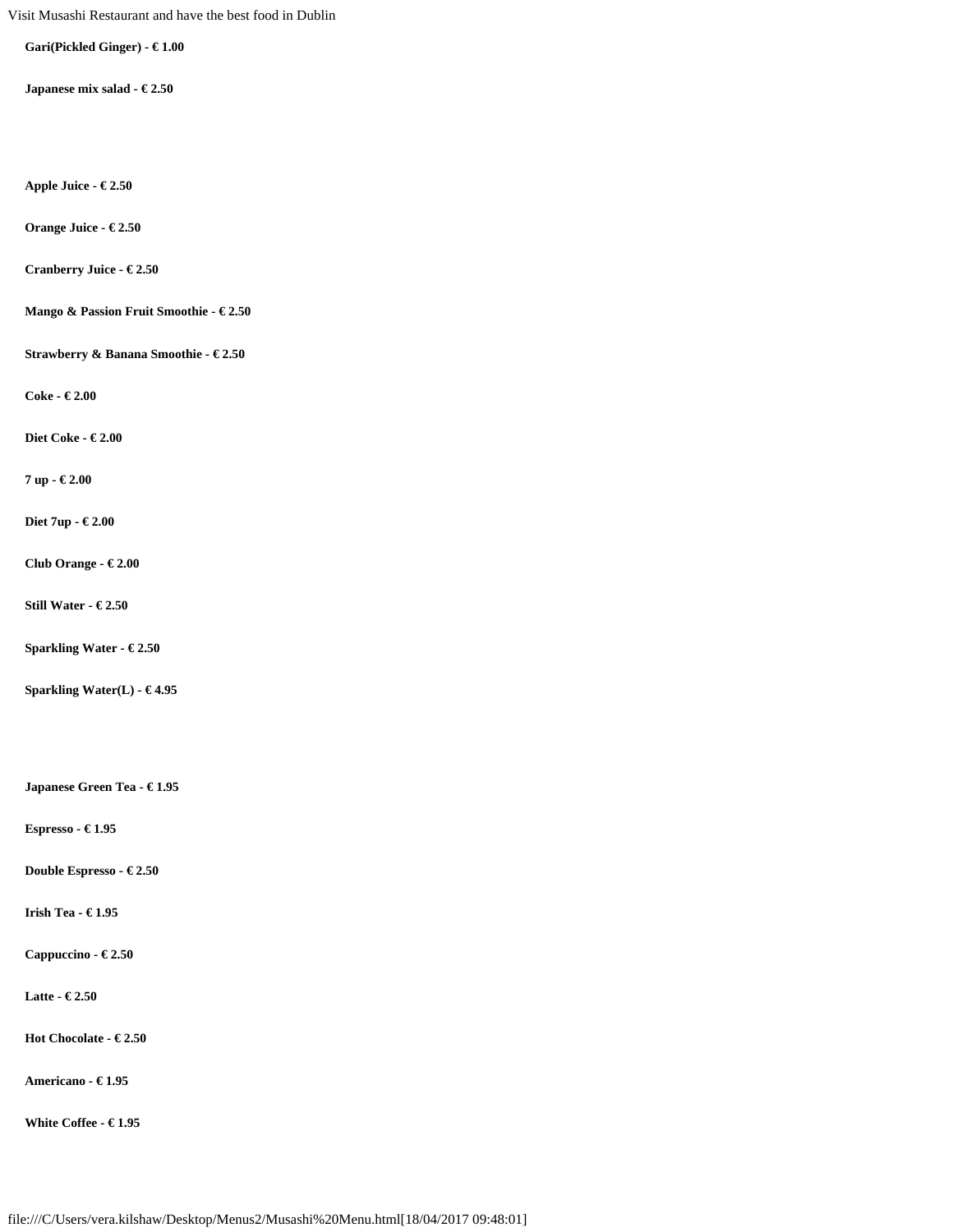**Macabeo - Senorio de Ayud | Calatayud DO, Spain**

The talented Cesar Langs is completely at home with local here Macabeo.

**€ 4.50** / glass **€ 18.00** / bottle

**Chardonnay - Donaine Felines | Coteaux de Bessiles IGP, France**

Reminiscent of summer holiday sunshine.

**€ 19.50** / bottle

**Sauvignon Blanc - Korta For Two | Lontue Valley, Chile**

Fresh melon aromas with a crisp & zingy refreshing finish.

**€ 5.25** / glass **€ 21.00** / bottle

**Pinot Grigio - Bidoli | Friuli, Italy**

Pear & apple aromas dominate with a lively, tangy, fresh palate.

**€ 5.75** / glass **€ 22.50** / bottle

**Chenin Blanc - Coriole | Mclaren Vale, Australia**

Fresh & dry with characters of lime, citrus & Pear.

**€ 24.00** / bottle

**Sauvignon Blanc - Stables | Hawke's Bay, New Zealand**

Clean Fruit aromas with soft gooseberry & tropical fruit flavours.

**€ 26.00** / bottle

**Cortese - Broglia Gavi'il Doge' | Piedmont, Italy**

Clean Fruit aromas with soft gooseberry & tropical fruit flavours.

**€ 27.00** / bottle

**Garnacha Syrah - Senorio de Ayud | Calatayud DO, Spain**

Clock ful of sunny Spanish fruit originally grown too.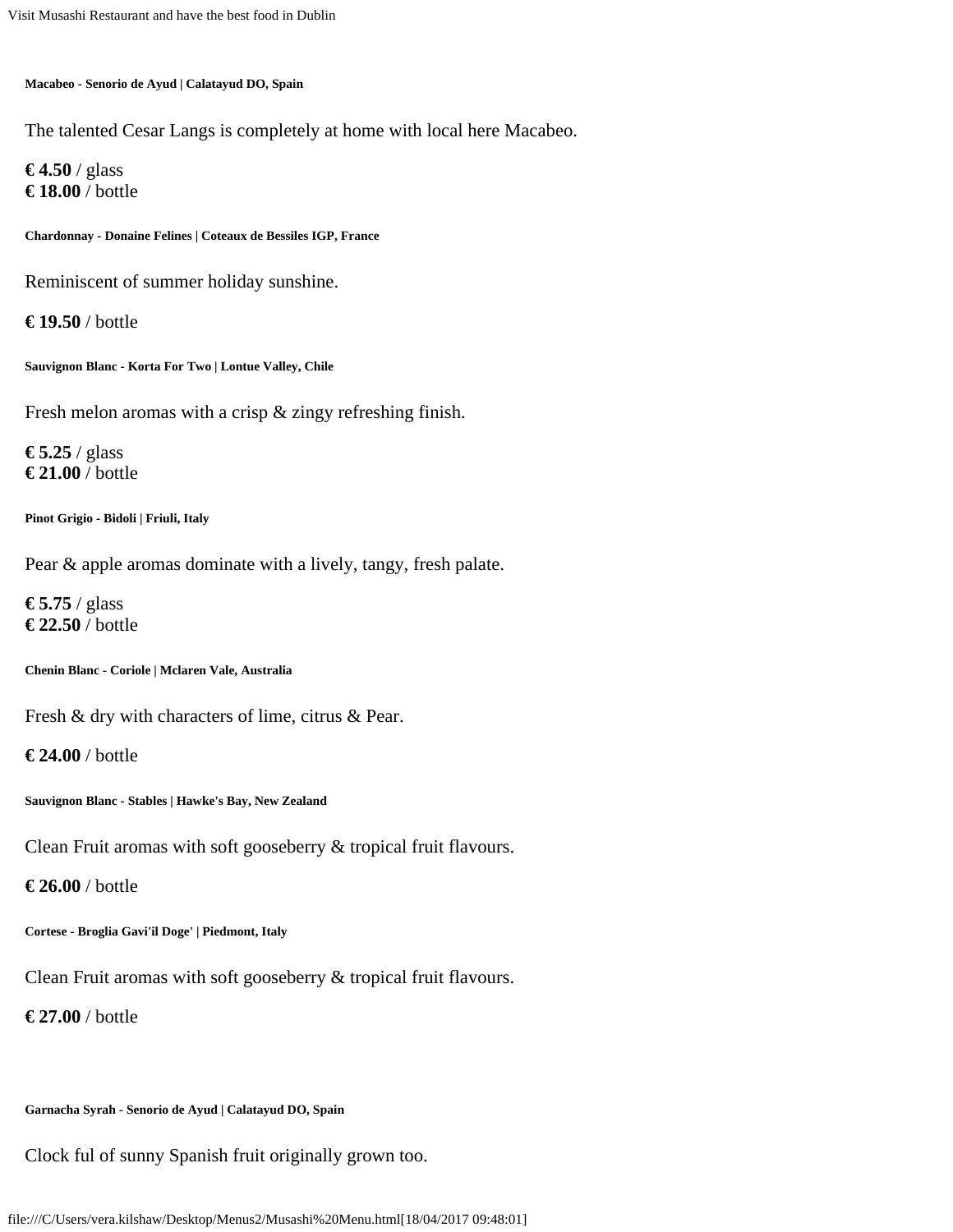**€ 4.50** / glass **€ 18.00** / bottle

**Cabernet Sauvignon - Domaine Felines | Coteaux de Bessiles IGP, France**

Cabernet Sauvignon needs lots of sun, just what it does get in this sunny part of Southern France.

**€ 19.50** / bottle

**Malbec Tannat - Chateau De Gaudou Exception | Cahors, France**

Malbec & Tannat have made quite a name for themselves in South America, now try them at home in Franc's Douth West.

**€ 22.50** / bottle

**Merlot - Korta For Two | Lontue Valley, Chile**

Intense varietal aromas & fresh herbal notes.

**€ 5.25** / glass **€ 21.00** / bottle

**Montepulciano - Terrana | Montepulciano D'Abruzzo, Italy**

Ripe, Cherry & Blackberry fruit.

**€ 24.50** / bottle

**Tempranilllo - Vina Constantine Crianza | Rioja DO, Spain**

Fresh ripe red fruits highlighted by spice & cedar.

**€ 27.00** / bottle

**Egiodola - Domaine de Millet Rose, France**

A refreshing glassful of summer fruits.

**€ 20.00**

**Prosecco - Marsuret Frizzante, Italy**

Fruity nose with an elegant palate.

**€ 27.00**